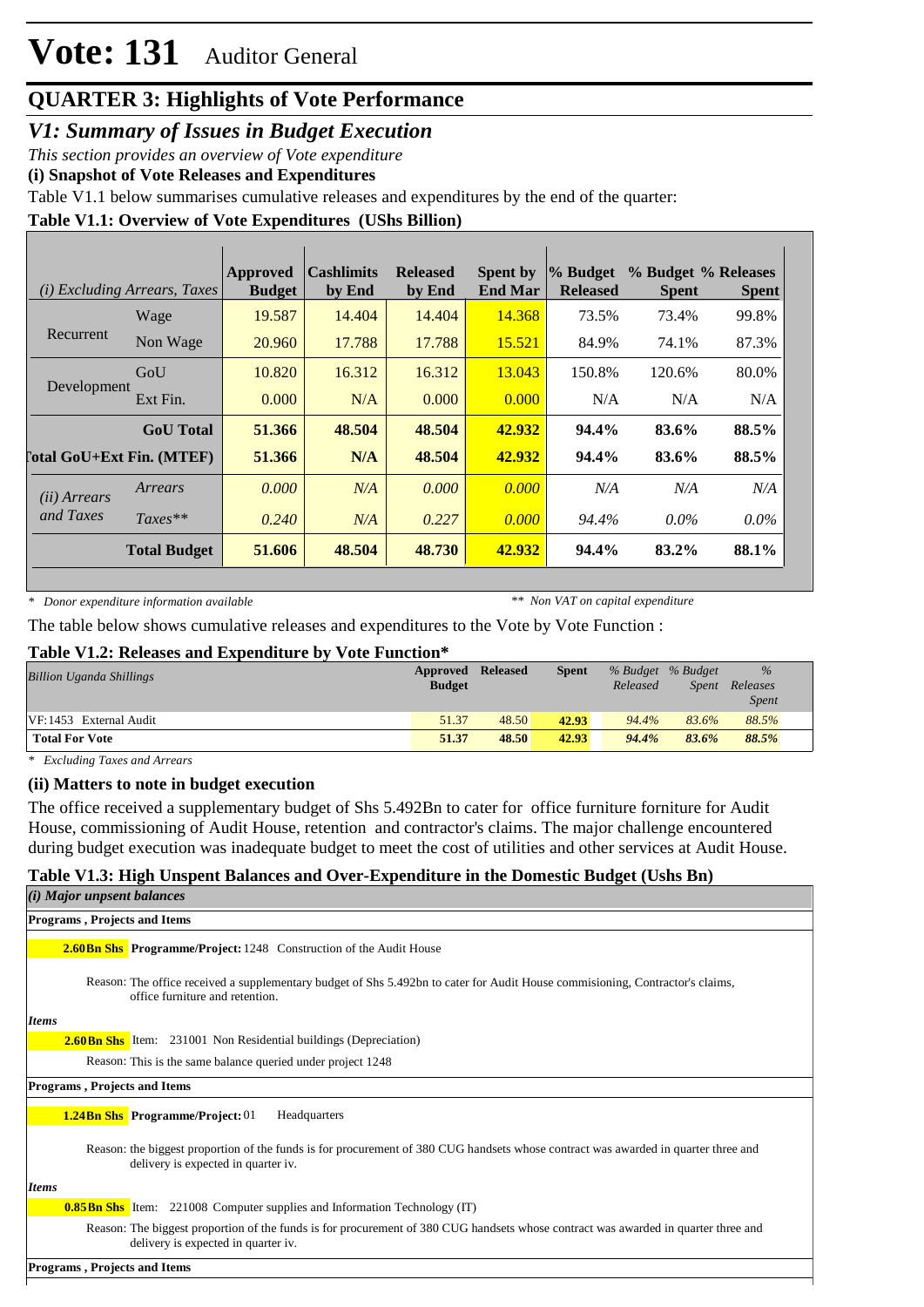## **QUARTER 3: Highlights of Vote Performance**

**0.89Bn Shs** Programme/Project: 0362 Support to Office of the Auditor General

Reason: The procurement process was delayed by the statutory requirement to obtain approval of specification from the Chief Mechanical Engineer and to involve him/her in the evaluation process.

*(ii) Expenditures in excess of the original approved budget*

#### **Programs and Projects**

2.89Bn Shs Programme/Project: 1248 Construction of the Audit House

Reason: The office received a supplementary budget of Shs 5.492bn to cater for Audit House commisioning, Contractor's claims, office furniture and retention.

**Items**

**2.89Bn Shs** Item: 231001 Non Residential buildings (Depreciation)

Reason: This is the same balance queried under project 1248

*\* Excluding Taxes and Arrears*

### *V2: Performance Highlights*

*This section provides highlights of output performance, focusing on key outputs and actions impelemented to improve section performance.*

#### **Table V2.1: Key Vote Output Indicators and Expenditures\***

| <i>Vote, Vote Function</i><br><b>Key Output</b>                           | <b>Approved Budget and</b><br><b>Planned outputs</b>                                                                                                                                                                            | <b>Cumulative Expenditure</b><br>and Performance                                                                                                                                                  | <b>Status and Reasons for</b><br>any Variation from Plans                                                                                                                                                                                                           |
|---------------------------------------------------------------------------|---------------------------------------------------------------------------------------------------------------------------------------------------------------------------------------------------------------------------------|---------------------------------------------------------------------------------------------------------------------------------------------------------------------------------------------------|---------------------------------------------------------------------------------------------------------------------------------------------------------------------------------------------------------------------------------------------------------------------|
| Vote Function: 1453 External Audit                                        |                                                                                                                                                                                                                                 |                                                                                                                                                                                                   |                                                                                                                                                                                                                                                                     |
| <b>Output: 145301</b>                                                     | <b>Financial Audits</b>                                                                                                                                                                                                         |                                                                                                                                                                                                   |                                                                                                                                                                                                                                                                     |
|                                                                           | Description of Performance: 1,387 Audit Plan Memoranda<br>approved for 1,007 Local<br>Authorities, 109 MDAs, 134<br>Projects, 41 forensic<br>investigations and special<br>audits, 5 IT Audits and 91<br>Statutory Authorities. | 1,898 audit reports were<br>produced: 105 for MDAs, 76<br>for Statutory Authorities, 99 for<br>projects, 57 for forensic<br>investigations and special<br>audits, 1,561 for Local<br>Authorities. | The audit covered a back log og<br>571 Lower Local Governments<br>that were work in progress by<br>31st March 2014. In addition<br>the office received more special<br>audit requests than what was<br>planned for. A total of 739<br>audits including 618 LLGs, 30 |
|                                                                           | 1,387 Management letters<br>issued for 1,007 Local<br>Authorities, 109 MDAs, 134<br>Projects, 41 forensic<br>investigations and special<br>audits, 5 IT Audits and 91<br>Statutory Authorities.                                 | 1,898 Management Letters were<br>issued: 105 for MDAs, 76 for<br>Statutory Authorities, 99 for<br>projects, 57 for FIIT and 1,561<br>for Local Authorities including<br>196 schools.              | special audits, 84 projects and 7<br>statutory authories were in<br>progress.                                                                                                                                                                                       |
|                                                                           | 1,387 Financial audit reports<br>produced for 1,007 Local<br>Authorities, 109 MDAs, 134<br>Projects, 41 forensic<br>investigations and special<br>audits, 5 IT Audits and 91<br>Statutory Authorities.                          | 2,066 APMs were prepared and<br>approved; 105 for MDAs, 83<br>for SBs, 1,608 for Local<br>Authorities, 87 for FIIT and 183<br>for projects audits.                                                |                                                                                                                                                                                                                                                                     |
| Performance Indicators:                                                   |                                                                                                                                                                                                                                 |                                                                                                                                                                                                   |                                                                                                                                                                                                                                                                     |
| No of Statutory Bodies<br>Audited                                         | 91                                                                                                                                                                                                                              | 76                                                                                                                                                                                                |                                                                                                                                                                                                                                                                     |
| No of projects audited                                                    | 134                                                                                                                                                                                                                             | 99                                                                                                                                                                                                |                                                                                                                                                                                                                                                                     |
| No of MDAs Audited                                                        | 109                                                                                                                                                                                                                             | 105                                                                                                                                                                                               |                                                                                                                                                                                                                                                                     |
| No of Higher LGs Audited<br>(including Town councils<br>and sub-counties) | 1,007                                                                                                                                                                                                                           | 1561                                                                                                                                                                                              |                                                                                                                                                                                                                                                                     |
| No of forensic investigations<br>and special audits conducted             | 46                                                                                                                                                                                                                              | 57                                                                                                                                                                                                |                                                                                                                                                                                                                                                                     |
| <b>Output Cost:</b>                                                       | UShs Bn:<br>21.564                                                                                                                                                                                                              | UShs Bn:                                                                                                                                                                                          | 75.0%<br>16.179 % Budget Spent:                                                                                                                                                                                                                                     |
| <b>Output: 145302</b>                                                     | <b>Value for Money Audits</b>                                                                                                                                                                                                   |                                                                                                                                                                                                   |                                                                                                                                                                                                                                                                     |
|                                                                           | <i>Description of Performance:</i> 10 VFM audit pre-study reports 15 VFM Audit Reports<br>approved<br>6 Audit Plan Memoranda                                                                                                    | Produced                                                                                                                                                                                          | The audit of PPP was at the<br>planning stage as arrangements<br>for the technical support were                                                                                                                                                                     |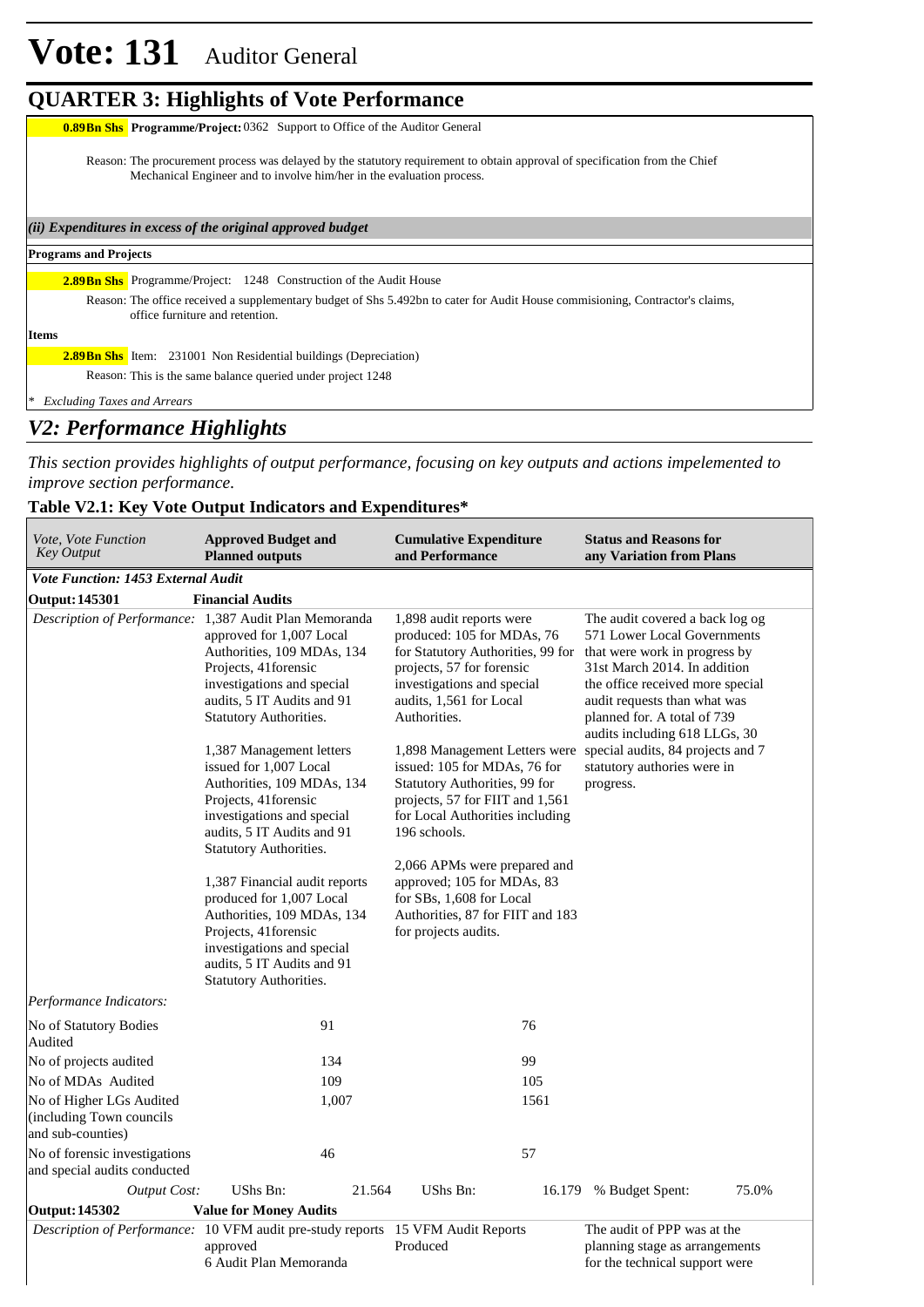| <i>Vote, Vote Function</i><br><b>Key Output</b> | <b>Approved Budget and</b><br><b>Planned outputs</b>                                                                    | <b>Cumulative Expenditure</b><br>and Performance | <b>Status and Reasons for</b><br>any Variation from Plans |
|-------------------------------------------------|-------------------------------------------------------------------------------------------------------------------------|--------------------------------------------------|-----------------------------------------------------------|
|                                                 | approved for 2 follow up audits<br>and 4 engineering audits                                                             |                                                  | being worked on.                                          |
|                                                 | 6 Management letters issued for<br>2 follow up audits and 4<br>engineering audits                                       |                                                  |                                                           |
|                                                 | 10 main VFM audit reports<br>produced<br>6 Audit Reports produced for 2<br>follow up audits and 4<br>engineering audits |                                                  |                                                           |
| Performance Indicators:                         |                                                                                                                         |                                                  |                                                           |
| No of VFM Audits                                | 16                                                                                                                      | 15                                               |                                                           |
| <b>Output Cost:</b>                             | UShs Bn:<br>8.539                                                                                                       | UShs Bn:<br>6.445                                | % Budget Spent:<br>75.5%                                  |
| <b>Vote Function Cost</b>                       | <b>UShs Bn:</b>                                                                                                         | 51.366 UShs Bn:                                  | 42.932 % Budget Spent:<br>83.6%                           |
| <b>Cost of Vote Services:</b>                   | UShs $Bn$ :                                                                                                             | 51.366 UShs Bn:                                  | <b>42.932</b> % Budget Spent:<br>83.6%                    |

### **QUARTER 3: Highlights of Vote Performance**

*\* Excluding Taxes and Arrears*

The office has developed several manuals that are pending approval hence the need to expedite the approval process. The anticipated challenge in the following quarter is inadequate resources to settle utility bills in respect of Audit House.

#### **Table V2.2: Implementing Actions to Improve Vote Performance**

| <b>Planned Actions:</b>                                                                                                                                                                                                   | <b>Actual Actions:</b>                                                                                                                                                                                                                                                    | <b>Reasons for Variation</b>                                                                       |
|---------------------------------------------------------------------------------------------------------------------------------------------------------------------------------------------------------------------------|---------------------------------------------------------------------------------------------------------------------------------------------------------------------------------------------------------------------------------------------------------------------------|----------------------------------------------------------------------------------------------------|
| Vote: 131 Auditor General                                                                                                                                                                                                 |                                                                                                                                                                                                                                                                           |                                                                                                    |
| Vote Function: 1453 External Audit                                                                                                                                                                                        |                                                                                                                                                                                                                                                                           |                                                                                                    |
| Building the capacity of staff in audit<br>skills (performance audit, engineering<br>audit, IT audit and forensic investigations<br>etc). Support staff for professional courses.                                         | 15 VFM staff were trained on efficiency<br>measurement and 8 in VFM modules 1<br>and 2.                                                                                                                                                                                   | The office received funding from<br>development partners to support its<br>capacity building plan. |
|                                                                                                                                                                                                                           | 38 staff from the Directoate of Forensic<br><b>Investigation and IT audit were trained</b><br>on use of the Regularity Audit Manual<br>20 staff were trained on Information<br><b>Security Assessment Methodology</b><br>(ISAM)                                           |                                                                                                    |
|                                                                                                                                                                                                                           | 50 staff were trained on use of IFMS                                                                                                                                                                                                                                      |                                                                                                    |
|                                                                                                                                                                                                                           | 5 staff were trained on use of<br><b>IDEA/CAAT</b>                                                                                                                                                                                                                        |                                                                                                    |
| Soroti, Jinja, Masaka and Mbale regional<br>offices connected to the OAG WAN                                                                                                                                              | Mobile data connectivity was procured<br>and installed at the regional offices                                                                                                                                                                                            | The availlable resources were not<br>adequate for cabling and procurement of<br>servers.           |
| Completion and comissioning of Audit<br>House and Mbarara regional office.<br>Acquisition of land for construction of<br>Hoima and Moroto Regional Offices<br>Construction of Hoima and Moroto<br><b>Regional Offices</b> | The Audit House and Mbarara regional<br>office were completed and<br>commissioned.<br>Land for the proposed Hoima and<br>Moroto regional offices was procured<br>The process of procuring a design<br>consultant for Hoima and Moroto<br>regional office was in progress. | There were delays in approval of the<br>bidding documents by the development<br>partners           |

### *V3: Details of Releases and Expenditure*

*This section provides a comprehensive summary of the outputs delivered by the Vote and further details of Vote expenditures by Vote Function and Expenditure Item.*

#### **Table V3.1: GoU Releases and Expenditure by Output\***

| <b>Billion Uganda Shillings</b> | Approved Released | <b>Spent</b> | $%$ GoU       | $%$ GoU      | $%$ GoU  |
|---------------------------------|-------------------|--------------|---------------|--------------|----------|
|                                 | <b>Budget</b>     |              | <b>Budget</b> | Budget       | Releases |
|                                 |                   |              | Released      | <i>Spent</i> | Spent    |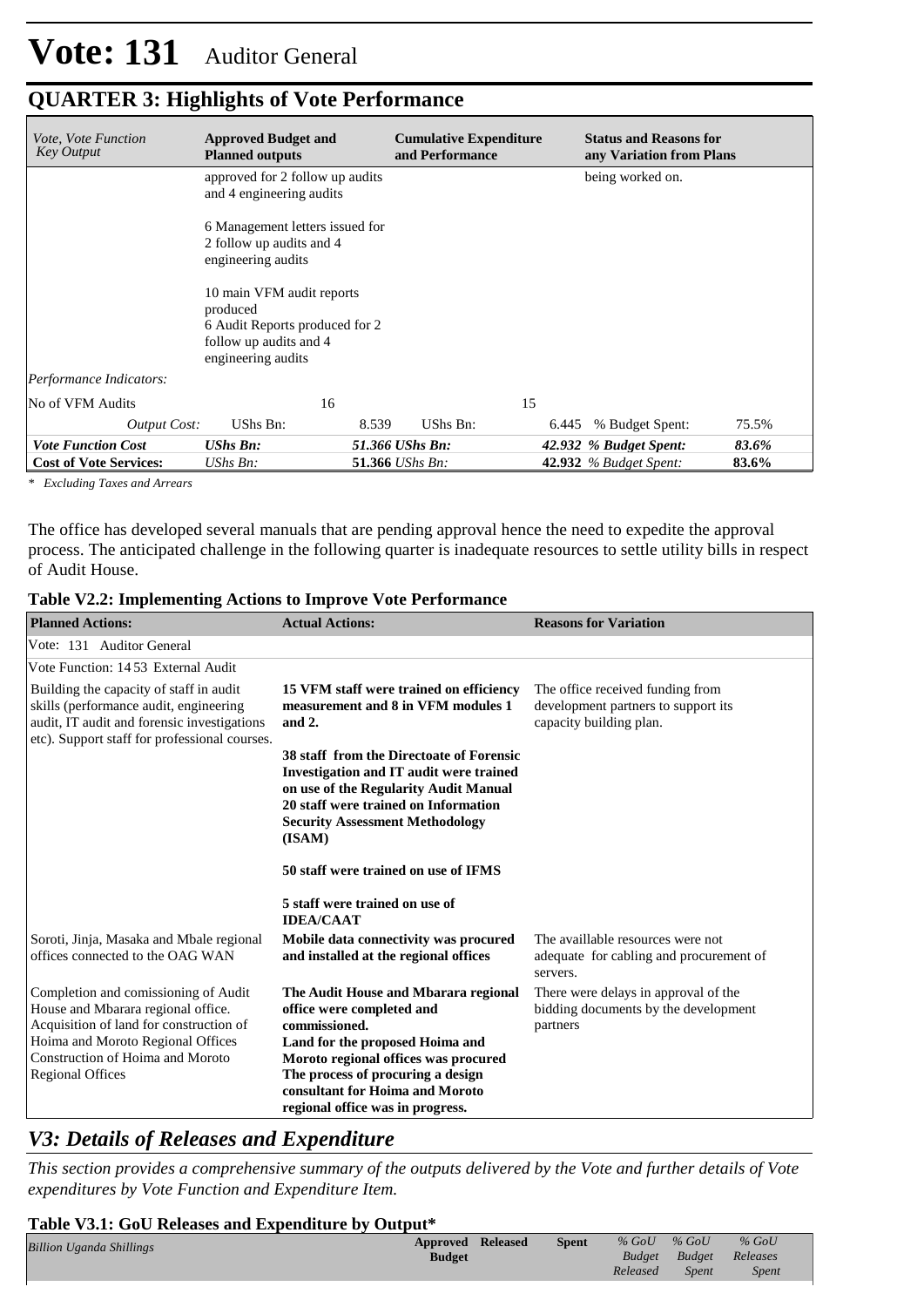## **QUARTER 3: Highlights of Vote Performance**

| VF:1453 External Audit                                           | 51.37 | 48.50 | 42.93 | 94.4%     | 83.6%     | 88.5%   |
|------------------------------------------------------------------|-------|-------|-------|-----------|-----------|---------|
| Class: Outputs Provided                                          | 40.55 | 32.19 | 29.89 | 79.4%     | 73.7%     | 92.8%   |
| 145301 Financial Audits                                          | 21.56 | 16.81 | 16.18 | 77.9%     | 75.0%     | 96.3%   |
| 145302 Value for Money Audits                                    | 8.54  | 6.88  | 6.45  | 80.6%     | 75.5%     | 93.7%   |
| 145303 Policy, Planning and Strategic Management                 | 10.44 | 8.51  | 7.26  | 81.4%     | 69.6%     | 85.4%   |
| Class: Capital Purchases                                         | 10.82 | 16.31 | 13.04 | 150.8%    | $120.6\%$ | 80.0%   |
| 145371 Acquisition of Land by Government                         | 0.20  | 0.20  | 0.13  | $100.0\%$ | 65.9%     | 65.9%   |
| 145372 Government Buildings and Administrative Infrastructure    | 10.09 | 15.58 | 12.89 | 154.5%    | 127.8%    | 82.7%   |
| 145375 Purchase of Motor Vehicles and Other Transport Equipment  | 0.46  | 0.46  | 0.02  | $100.0\%$ | $5.2\%$   | 5.2%    |
| 145378 Purchase of Office and Residential Furniture and Fittings | 0.07  | 0.07  | 0.00  | $100.0\%$ | $0.0\%$   | $0.0\%$ |
| <b>Total For Vote</b>                                            | 51.37 | 48.50 | 42.93 | 94.4%     | 83.6%     | 88.5%   |
|                                                                  |       |       |       |           |           |         |

*\* Excluding Taxes and Arrears*

#### **Table V3.2: 2015/16 GoU Expenditure by Item**

| <b>Billion Uganda Shillings</b>                         | Approved<br><b>Budget</b> | <b>Releases</b> | <b>Expend-</b><br>iture | % Budged<br><b>Released</b> | % Budget<br><b>Spent</b> | %Releases<br><b>Spent</b> |
|---------------------------------------------------------|---------------------------|-----------------|-------------------------|-----------------------------|--------------------------|---------------------------|
| <b>Output Class: Outputs Provided</b>                   | 40.55                     | 32.19           | 29.89                   | 79.4%                       | 73.7%                    | 92.8%                     |
| 211103 Allowances                                       | 1.43                      | 1.40            | 1.30                    | 97.7%                       | 90.5%                    | 92.6%                     |
| 211104 Statutory salaries                               | 19.59                     | 14.40           | 14.37                   | 73.5%                       | 73.4%                    | 99.8%                     |
| 212101 Social Security Contributions                    | 2.07                      | 1.55            | 1.48                    | 75.0%                       | 71.5%                    | 95.3%                     |
| 213001 Medical expenses (To employees)                  | 0.83                      | 0.83            | 0.83                    | 100.0%                      | 100.0%                   | 100.0%                    |
| 213002 Incapacity, death benefits and funeral expenses  | 0.04                      | 0.03            | 0.02                    | 75.0%                       | 49.9%                    | 66.5%                     |
| 213004 Gratuity Expenses                                | 1.08                      | 1.08            | 1.04                    | 100.0%                      | 96.1%                    | 96.1%                     |
| 221001 Advertising and Public Relations                 | 0.03                      | 0.03            | 0.03                    | 83.3%                       | 83.3%                    | 100.0%                    |
| 221002 Workshops and Seminars                           | 0.52                      | 0.26            | 0.26                    | 50.0%                       | 50.0%                    | 100.0%                    |
| 221003 Staff Training                                   | 0.49                      | 0.39            | 0.34                    | 79.2%                       | 69.1%                    | 87.2%                     |
| 221004 Recruitment Expenses                             | 0.06                      | 0.02            | 0.02                    | 37.6%                       | 25.7%                    | 68.3%                     |
| 221007 Books, Periodicals & Newspapers                  | 0.04                      | 0.03            | 0.03                    | 75.0%                       | 75.0%                    | 100.0%                    |
| 221008 Computer supplies and Information Technology (IT | 1.59                      | 1.59            | 0.74                    | 100.0%                      | 46.5%                    | 46.5%                     |
| 221009 Welfare and Entertainment                        | 0.26                      | 0.19            | 0.19                    | 75.0%                       | 73.5%                    | 97.9%                     |
| 221011 Printing, Stationery, Photocopying and Binding   | 0.65                      | 0.48            | 0.28                    | 74.6%                       | 43.6%                    | 58.4%                     |
| 221012 Small Office Equipment                           | 0.16                      | 0.12            | 0.10                    | 75.0%                       | 62.3%                    | 83.1%                     |
| 221016 IFMS Recurrent costs                             | 0.07                      | 0.05            | 0.05                    | 75.0%                       | 74.9%                    | 99.8%                     |
| 221017 Subscriptions                                    | 0.07                      | 0.05            | 0.04                    | 75.0%                       | 54.9%                    | 73.2%                     |
| 222001 Telecommunications                               | 0.12                      | 0.09            | 0.02                    | 75.0%                       | 14.8%                    | 19.7%                     |
| 223003 Rent – (Produced Assets) to private entities     | 0.56                      | 0.56            | 0.56                    | 100.0%                      | 100.0%                   | 100.0%                    |
| 223004 Guard and Security services                      | 0.16                      | 0.16            | 0.16                    | 100.0%                      | 100.0%                   | 100.0%                    |
| 223005 Electricity                                      | 0.10                      | 0.10            | 0.10                    | 96.8%                       | 99.3%                    | 102.6%                    |
| 223006 Water                                            | 0.07                      | 0.07            | 0.06                    | 96.8%                       | 94.7%                    | 97.8%                     |
| 225001 Consultancy Services- Short term                 | 3.42                      | 2.60            | 2.59                    | 76.2%                       | 75.9%                    | 99.6%                     |
| 227001 Travel inland                                    | 4.40                      | 3.80            | 3.36                    | 86.5%                       | 76.3%                    | 88.2%                     |
| 227002 Travel abroad                                    | 1.19                      | 1.10            | 1.10                    | 92.9%                       | 92.9%                    | 100.0%                    |
| 227003 Carriage, Haulage, Freight and transport hire    | 0.11                      | 0.11            | 0.06                    | 100.0%                      | 53.6%                    | 53.6%                     |
| 227004 Fuel, Lubricants and Oils                        | 0.62                      | 0.46            | 0.36                    | 75.0%                       | 58.0%                    | 77.3%                     |
| 228001 Maintenance - Civil                              | 0.21                      | 0.16            | 0.07                    | 75.5%                       | 30.9%                    | 41.0%                     |
| 228002 Maintenance - Vehicles                           | 0.61                      | 0.45            | 0.34                    | 75.0%                       | 56.5%                    | 75.4%                     |
| <b>Output Class: Capital Purchases</b>                  | 11.06                     | 16.54           | 13.04                   | 149.5%                      | 117.9%                   | 78.9%                     |
| 231001 Non Residential buildings (Depreciation)         | 10.09                     | 15.58           | 12.89                   | 154.5%                      | 127.8%                   | 82.7%                     |
| 231004 Transport equipment                              | 0.46                      | 0.46            | 0.02                    | 100.0%                      | 5.2%                     | 5.2%                      |
| 231006 Furniture and fittings (Depreciation)            | 0.07                      | 0.07            | 0.00                    | 100.0%                      | 0.0%                     | 0.0%                      |
| 311101 Land                                             | 0.20                      | 0.20            | 0.13                    | 100.0%                      | 65.9%                    | 65.9%                     |
| 312204 Taxes on Machinery, Furniture & Vehicles         | 0.24                      | 0.23            | 0.00                    | 94.4%                       | 0.0%                     | 0.0%                      |
| <b>Grand Total:</b>                                     | 51.61                     | 48.73           | 42.93                   | 94.4%                       | 83.2%                    | 88.1%                     |
| <b>Total Excluding Taxes and Arrears:</b>               | 51.37                     | 48.50           | 42.93                   | 94.4%                       | 83.6%                    | 88.5%                     |

#### **Table V3.3: GoU Releases and Expenditure by Project and Programme\***

| <b>Billion Uganda Shillings</b>             | Approved<br><b>Budget</b> | <b>Released</b> | <b>Spent</b> | $%$ GoU<br><b>Budget</b><br>Released | $%$ GoU<br><b>Budget</b><br><i>Spent</i> | $%$ GoU<br>Releases<br><i>Spent</i> |
|---------------------------------------------|---------------------------|-----------------|--------------|--------------------------------------|------------------------------------------|-------------------------------------|
| VF:1453 External Audit                      | 51.37                     | 48.50           | 42.93        | 94.4%                                | 83.6%                                    | 88.5%                               |
| <b>Recurrent Programmes</b>                 |                           |                 |              |                                      |                                          |                                     |
| 01<br>Headquarters                          | 10.44                     | 8.51            | 7.26         | 81.4%                                | 69.6%                                    | 85.4%                               |
| 02<br>Directorate of Central Government One | 4.34                      | 3.40            | 3.20         | 78.4%                                | 73.6%                                    | 93.9%                               |